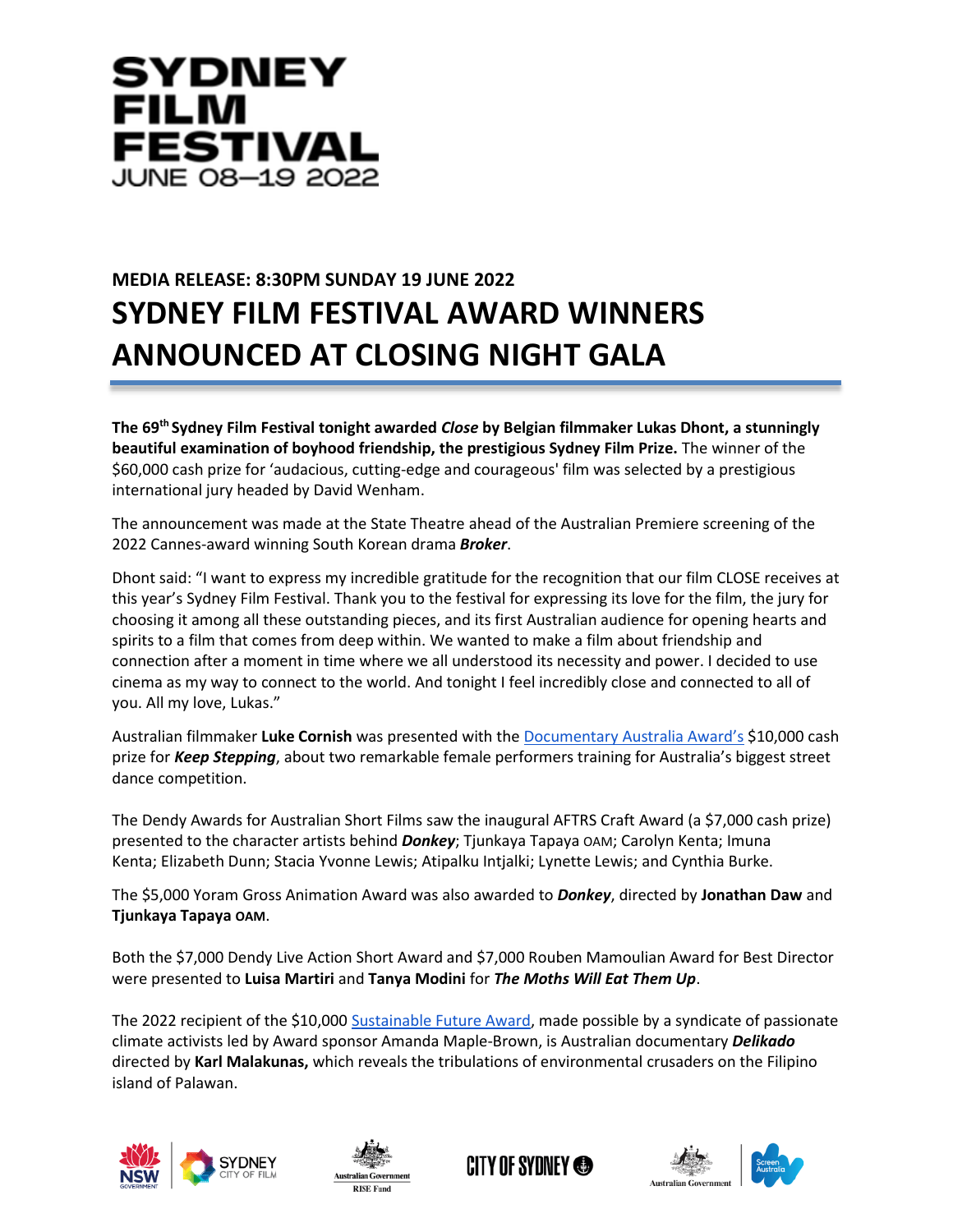# SYDNEY **FILM FESTIVAL JUNE 08-19 2022**

Filmmaker and performer **Kylie Bracknell** was awarded the 202[2](https://www.sff.org.au/initiatives/deutsche-bank-fellowship/) [Deutsche Bank Fellowship for First](https://www.sff.org.au/initiatives/deutsche-bank-fellowship/)  [Nations Film Creatives.](https://www.sff.org.au/initiatives/deutsche-bank-fellowship/) The Fellowship provides a \$20,000 grant to an Australian First Nations film creative to further develop their skills through international placement or other professional development.

The \$10,000 Sydney-UNESCO City of Film Award, bestowed by Create NSW to a trail-blazing NSW-based screen practitioner, was presented to film composer **Caitlin Yeo**.

"Year after year the Sydney Film Festival continues to show why NSW is the premier destination for world-class arts and cultural events," said **Minister for the Arts The Hon. Benjamin Franklin MLC**. "This year, the Festival graced audiences with a number of outstanding films from emerging and acclaimed filmmakers from our shores and abroad."

"The NSW Government is proud to show its continued support for this magnificent event and we are delighted that the Travelling Film Festival will now begin its tour throughout regional NSW, making the arts accessible for all in our state," he said.

"Congratulations to all the winners, your efforts have shown to audiences everywhere that Sydney is roaring back to life."

"The Sydney Film Festival is one of the highlights of the city's cultural calendar, and we are proud to support this wonderful festival," said **Lord Mayor of Sydney, Clover Moore**. "It's no secret that the Arts industry has suffered terribly during the pandemic, and it is a delight to have had the festival running as normal again this year, bringing people back into our city."

"Congratulations to all the artists and producers for their work on another successful Sydney Film Festival," she said.

**Sydney Film Festival Director Nashen Moodley** said: "This year, the Festival has been proud to feature and award incredible films by lauded filmmakers, including *Close*. Our juries have been impressed by the wonderful and perceptive storytelling presented on our screens. It's a testament to the Festival's ethos of advocating powerful and thought provoking stories that stay with audiences long after leaving the cinema."

"From fervent standing ovations to glittering red carpets, graced with iconic film talents, the past 12 days have been an extraordinary and exciting reintroduction back into our wonderful in-cinema, inperson Sydney Film Festival, celebrating the stories that deserve to be told," he said.

### **THE SYDNEY FILM PRIZE**

On awarding the Sydney Film Prize to Belgian filmmaker **Lukas Dhont**'s *Close*, Jury President David Wenham said:









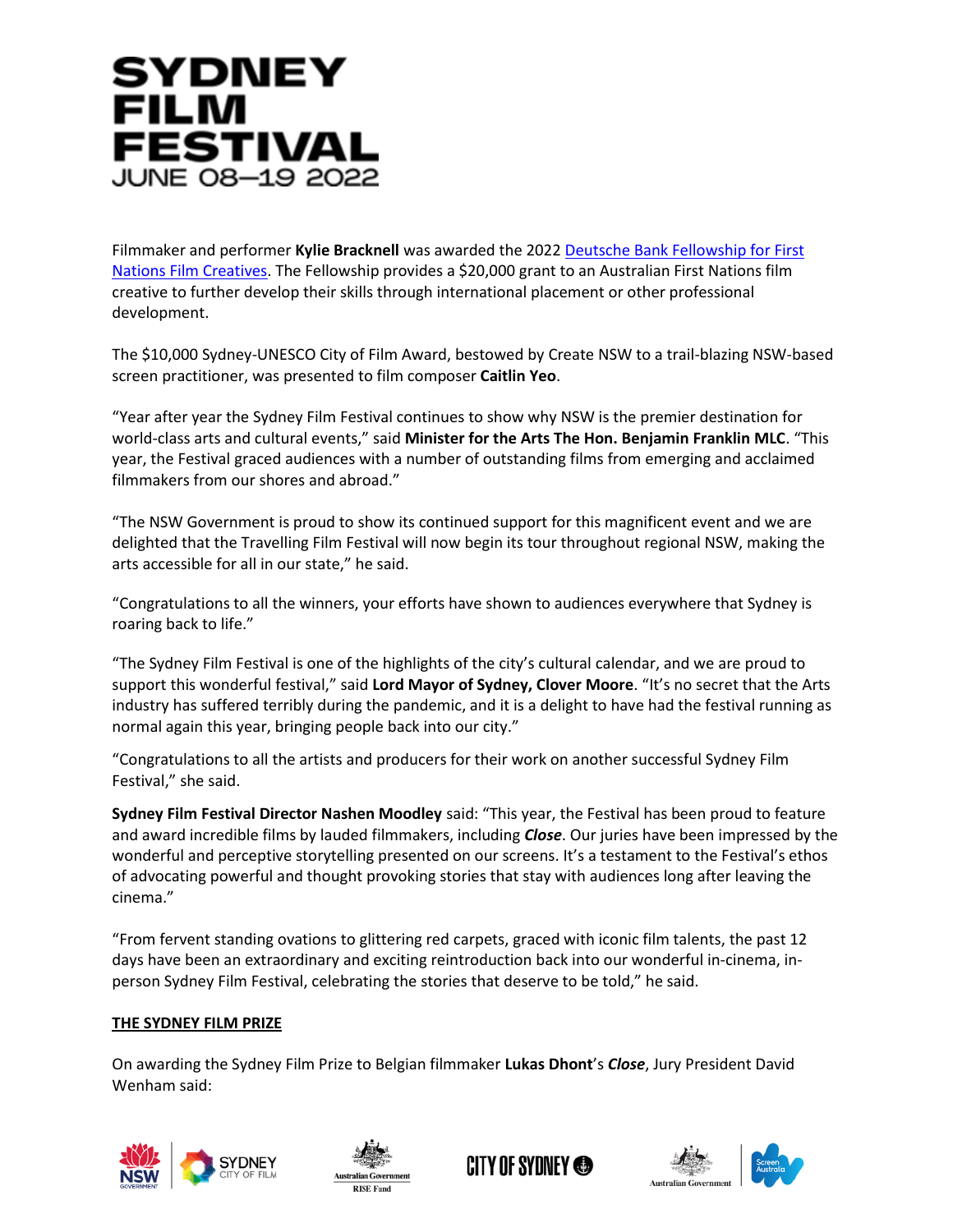# SYDNEY **FILM FESTIVAL JUNE 08-19 2022**

"The jury were enthralled, provoked, moved, uplifted and entertained by 12 distinct pieces of cinema. There was one film however that was a standout. This film displayed a mastery of restraint, subtle handling of story, astute observations and delicate attention to finer details. A film whose power was felt in things unsaid, the moments between the lines of dialogue. A film with inspired cinematography and flawless performances. A tender, moving, powerful film. A mature film about innocence. The winner of the 69th Sydney Film Festival Prize is **Close**."

*Close*, which recently won the Grand Prix at the 2022 Cannes Film Festival, powerfully depicts young male friendship torn asunder when their genuine closeness is picked on by their classmates as they begin high school.

The Festival Jury was comprised of acclaimed Australian actor and director **David Wenham** (Jury President); Australian BAFTA-nominated writer and director **Jennifer Peedom** (*Mountain*, SFF 2018); Bangladeshi writer-director-producer **Mostofa Sarwar Farooki** (*No Land's Man*, SFF 2022); Golden Berlin Bear winning Turkish writer-director-producer **Semih Kaplanoğlu** (*Commitment Hasan*, SFF 2022); and Executive Director at the Kawakita Memorial Film Institute, Tokyo, **Yuka Sakano**.

Previous winners are: *There Is No Evil* (2021), *Parasite* (2019), *The Heiresses* (2018), *On Body and Soul* (2017), *Aquarius* (2016), *Arabian Nights* (2015); *Two Days, One Night* (2014); *Only God Forgives* (2013); *Alps* (2012); *A Separation* (2011); *Heartbeats* (2010); *Bronson* (2009); and *Hunger* (2008).

The competition is endorsed by FIAPF, the regulating body for international film festivals, and is judged by a jury of five international and Australian filmmakers and industry professionals.

*The selection of films in Competition for the 2022 Sydney Film Prize are listed [HERE.](https://www.sff.org.au/program/strands/official-competition)*

## **THE DOCUMENTARY AUSTRALIA AWARD**

The **Documentary Australia Award** was awarded to *Keep Stepping* from filmmaker **Luke Cornish**. The Jury comprising Documentary Australia CEO **Mitzi Goldman**, filmmaker **Tosca Looby** (*Strong Female Lead*, SFF 2021), and filmmaker **Kamar Ahmad Simon** (*Day After…,* SFF 2022) in a joint statement said:

"Tonight's winner is a film that takes us deep into a subculture to reveal far more than appears on the surface. The filmmaker has established remarkable rapport and trust, challenging our preconceptions and delivering a story that touched and transported us far into another world. The community showcased in the film have much to tell us about family, identity, belonging, hard work, testing our limits, love and acceptance. The film is sensitively crafted, beautifully shot and edited and its characters mesmerising. This is a generation that have something to say and are asking us to listen. It is far more than a film about the dynamic subculture of street dance."

2022 marks the sixth year the prize has been supported by the Foundation.









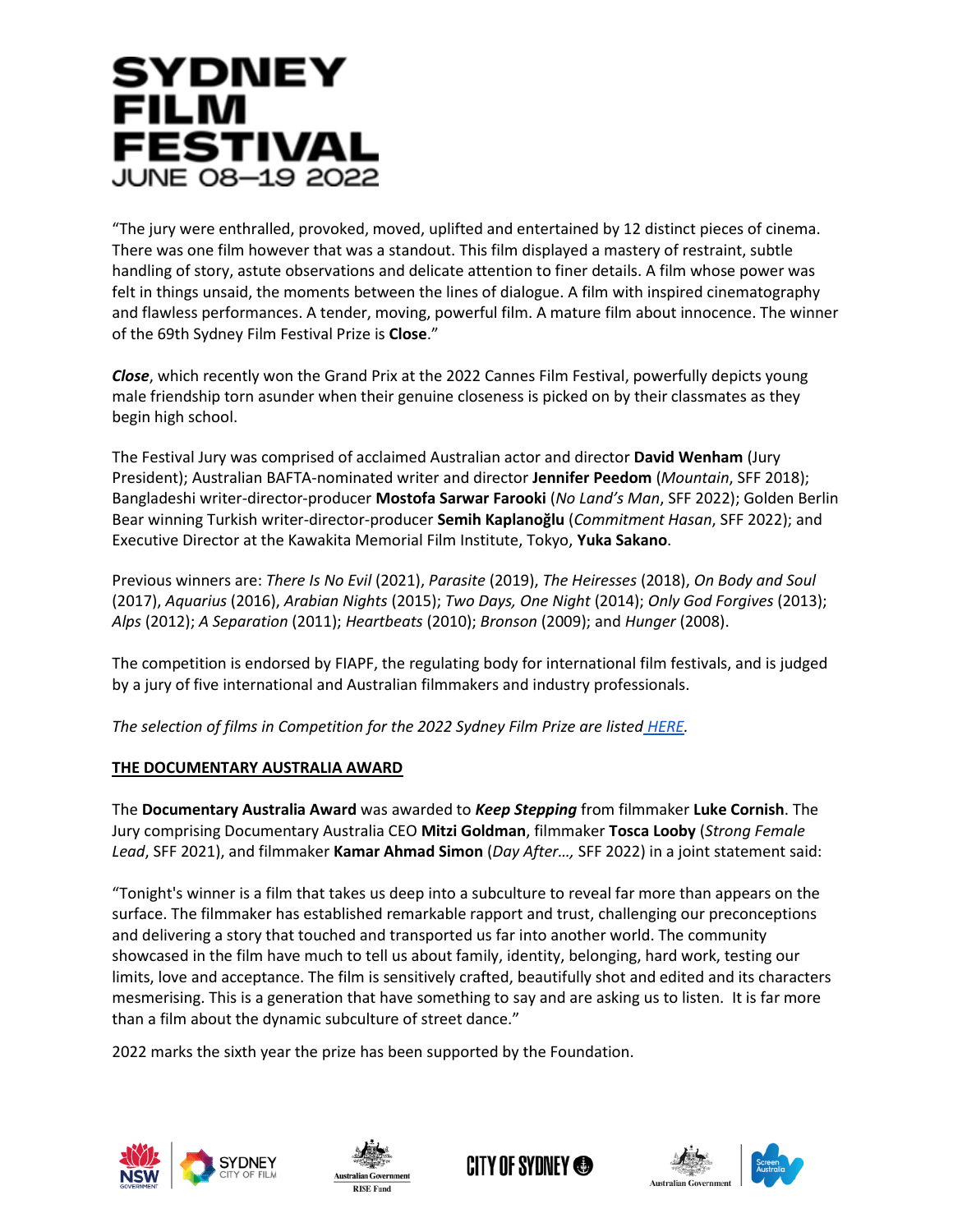# SYDNEY **FILM FESTIVAL JUNE 08-19 2022**

Previous winners are: *I'm Wanita* (2021), *Descent* (2020), *She Who Must Be Obeyed Loved* (2019), *Ghosthunter* (2018), *The Pink House* (2017), *In the Shadow of the Hill* (2016); *Only the Dead* (2015); *35 Letters* (2014); *Buckskin* (2013); *Killing Anna* (2012); *Life in Movement* (2011); and *The Snowman* (2010). In 2009 the inaugural prize was shared between *Contact* and *A Good Man*, and each film received a \$10,000 cash prize.

*The nine finalists for the 2022 Documentary Australia Award are listed [HERE.](https://www.sff.org.au/program/strands/documentary-australia-award)* 

## **THE DENDY AWARDS FOR AUSTRALIAN SHORT FILMS**

The **Dendy Awards for Australian Short Films** were awarded to **Jonathan Daw** and **Tjunkaya Tapaya OAM** for *Donkey* (AFTRS Craft Award and Yoram Gross Animation Award) and **Luisa Martiri** and **Tanya Modini** for *The Moths Will Eat Them Up* (Dendy Live Action Short Award and Rouben Mamoulian Award for Best Director).

The Jury comprised filmmaker **Kylie Bracknell** (*Fist of Fury Noongar Daa*, SFF 2021), actor-director **Taylor Ferguson** (*tough*, SFF 2021) and Stan's Director of Programming **Ben Nguyen**.

The Festival's short-film competition celebrates its 53rd year in 2022; and has been sponsored by **Dendy Cinemas** for over 30 years. Winners of the Best Live Action Short Film award and the Yoram Gross Animation award, sponsored by Yoram Gross Films, are **Academy Award-eligible**, opening new pathways for many Australian filmmakers.

These ground-breaking awards have kick-started the careers of many prominent filmmakers, with past competitors Warwick Thornton, Ariel Kleiman, Cate Shortland, Jane Campion, Phillip Noyce and Ivan Sen among Dendy Awards alumni.

*The 10 finalists for the 2022 Dendy Award for Australian Short Film are liste[d](https://www.sff.org.au/program/browse/dendy-awards-for-australian-short-films) [HERE.](https://www.sff.org.au/program/browse/dendy-awards-for-australian-short-films)*

## **DEUTSCHE BANK FELLOWSHIP FOR FIRST NATIONS FILM CREATIVES**

Filmmaker **Kylie Bracknell** was awarded the 2022 **Deutsche Bank Fellowship for First Nations Film Creatives**. The Fellowship is an important investment in developing and nurturing the talents of local creatives and enhancing global awareness of Australia's vibrant First Nations filmmaking talent.

**Glenn Morgan, Deutsche Bank Australia's CEO**, said "Congratulations to Kylie for winning the Fellowship for 2022. Watching Darlene use the 2021 Fellowship to get valuable director/producer attachment experience on the mini-series *Savage River* and start to plan a feature-film version of her short-film "Bluey" has been wonderful. We can't wait to see Kylie further develop her remarkable artistic craft and continue to be a role model for First Nations Creatives."